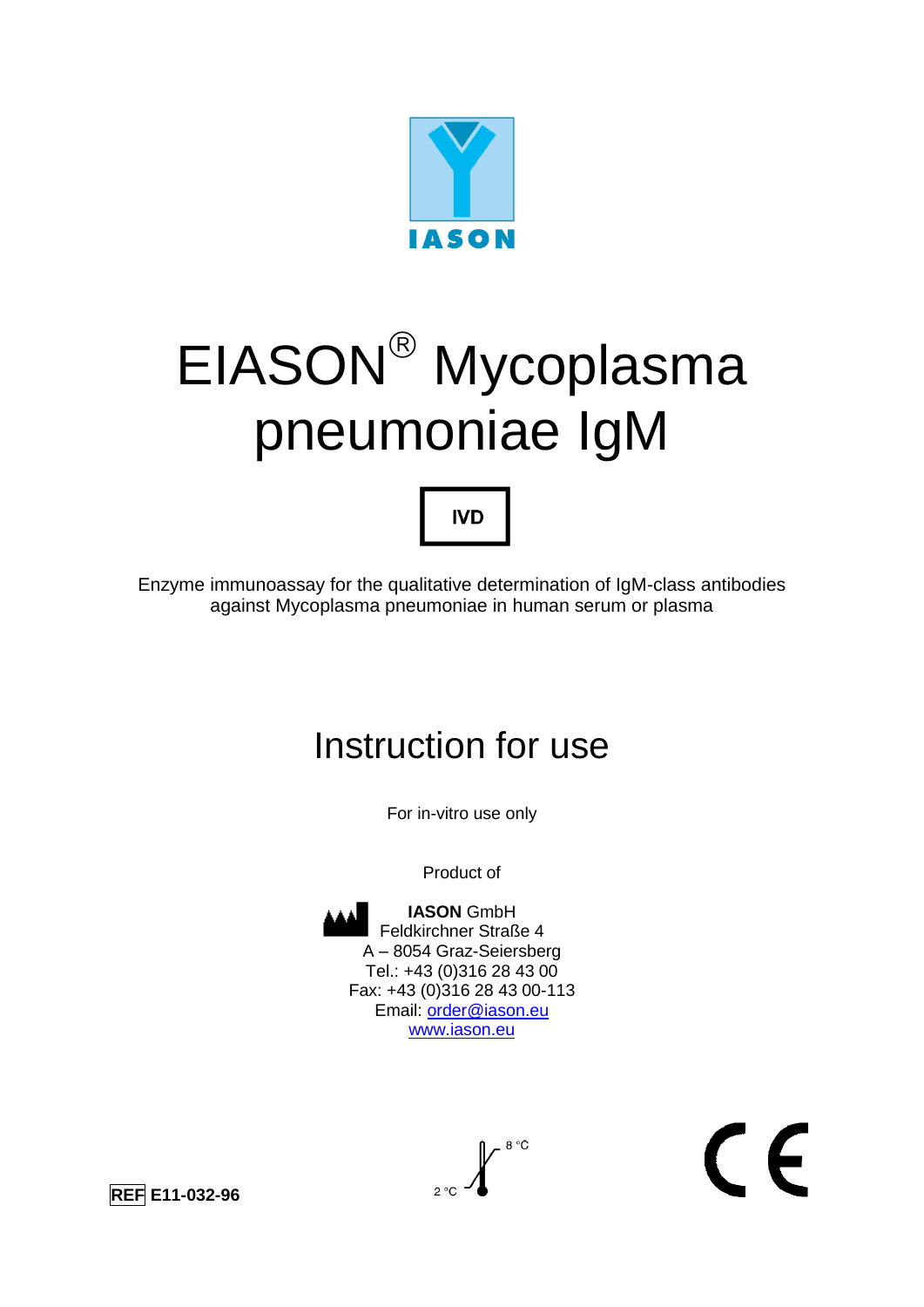#### **Used IFU-Symbols**

| <b>Symbol</b>        | <b>English</b>             | <b>Symbol</b>            | <b>English</b>                |
|----------------------|----------------------------|--------------------------|-------------------------------|
| <b>IVD</b>           | In vitro diagnostic device | <b>SUB</b>               | Substrate                     |
| <b>REF</b>           | Order number               | <b>MPL</b>               | Microplate                    |
|                      | Product of                 | <b>STOP</b>              | Stop solution                 |
| 8 °C<br>$2^{\circ}C$ | Storage                    | <b>WASH</b>              | Concentrated wash<br>solution |
| $\epsilon$           | <b>European Conformity</b> | <b>NC</b>                | Negative control              |
|                      | <b>Expiry date</b>         | $\overline{\mathsf{PC}}$ | Positive control              |
| <b>LOT</b>           | Batch code                 | <b>CONJ</b>              | Conjugate                     |
| <b>CUTOFF</b>        | CutOff control             | <b>DIL</b>               | Sample diluent                |

#### **Intended use**

*For in-vitro use only.*

The EIASON® Mycoplasma pneumoniae IgM kit is intended for the qualitative determination of IgM class antibodies against M. pneumoniae in human serum or plasma (citrate, heparin).

#### **Summary**

The mycoplasms belong to the class Mollicutes comprising three distinct families and four genera, one of which is Mycoplasma with over 60 species. Mycoplasmae are the smallest freeliving organisms known (300 to 500 nm in diameter) and unlike regular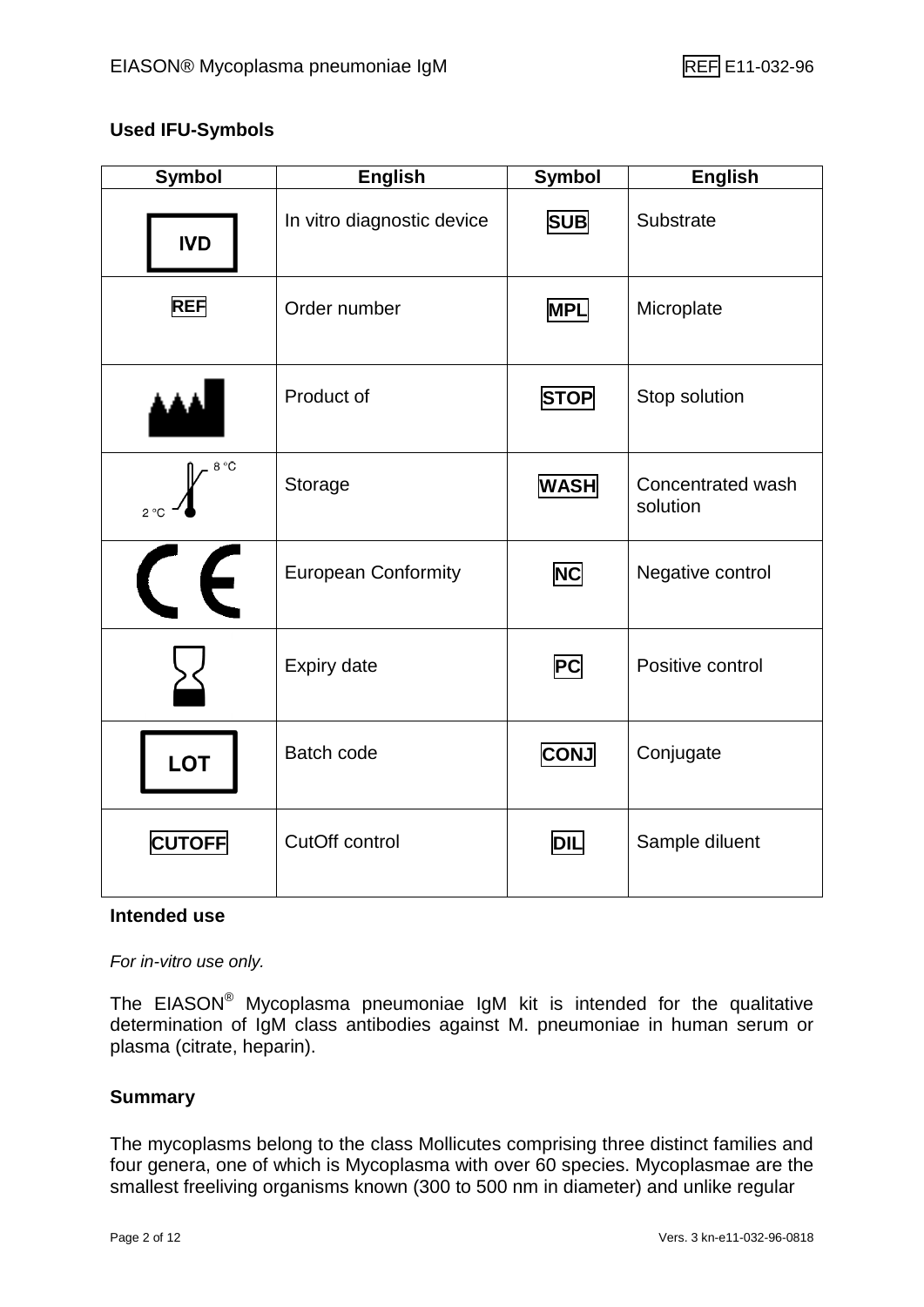#### EIASON® Mycoplasma pneumoniae IgM REF E11-032-96

bacteria they lack a cell wall. Mycoplasms are extracellular parasites, especially on mucous membranes, which can cause infections in humans, animals, plants, and cell cultures. Mycoplasma pneumoniae is primarily a respiratory pathogen (obligat) in humans involving the nasopharynx, throat, trachea, bronchi, bronchioles, and alveoli. Other Mycoplasmae, M. buccale, M. faucium, M. orale and M. salivarium are commensals in the oral cavity. Mycoplasma hominis and Ureaplasma urealyticum inhabit primarily the genital tract and may act as opportunistic invaders. M. pneumoniae is by far the most important pathogen of this group. Infection with M. pneumoniae occurs worldwide, its epidemiology has been studied primarily in the USA, Europe, and Japan.

Infections are endemic in larger urban areas, and epidemic increases are observed at varying intervalls. Mycoplasma pneumoniae has been estimated to cause 15-20% of all pneumoniae; the rate is highest in children and young adults. 74% of infections with M. pneumoniae are asymptomatic, reinfection may occur. Naturally acquired immunity to infection with M. pneumoniae appears to be of limited duration (2-3 years).

| <b>Species</b>           | <b>Disease</b>                                         | Symptoms (e.g.)                                                                                                                                                                                                                 | <b>Transmission route</b>             |
|--------------------------|--------------------------------------------------------|---------------------------------------------------------------------------------------------------------------------------------------------------------------------------------------------------------------------------------|---------------------------------------|
| Mycoplasma<br>pneumoniae | Respiratory<br>diseases by<br>Mycoplasma<br>pneumoniae | Fever, headache, and a<br>persistent cough.<br>Respiratory tract disease:<br>from asymptomatic infection<br>to<br>colds, pharyngitis, bronchitis,<br>croup, tracheobronchitis,<br>pneumonitis and primary<br>atypical pneumonia | Transmitted by<br>aerosol<br>droplets |

The presence of pathogen or Infection may be identified by:

- ♦ Microscopy
- $\Diamond$  Serology: e.g. by ELISA

#### **Assay principle**

The qualitative immunoenzymatic determination of specific antibodies is based on the ELISA (Enzyme-linked Immunosorbent Assay) technique. Microplates are coated with specific antigens to bind corresponding antibodies of the specimen. After washing the wells to remove all unbound sample material a horseradish peroxidase (HRP) labelled conjugate is added. This conjugate binds to the captured antibodies. In a second washing step unbound conjugat is removed. The immune complex formed by the bound conjugate is visualized by adding Tetramethylbenzidine (TMB) substrate which gives a blue reaction product. The intensity of this product is proportional to the amount of specific antibodies in the specimen. Sulphuric acid is added to stop the reaction. This produces a yellow endpoint colour. Absorbance at 450/620 nm is read using an ELISA microwell plate reader.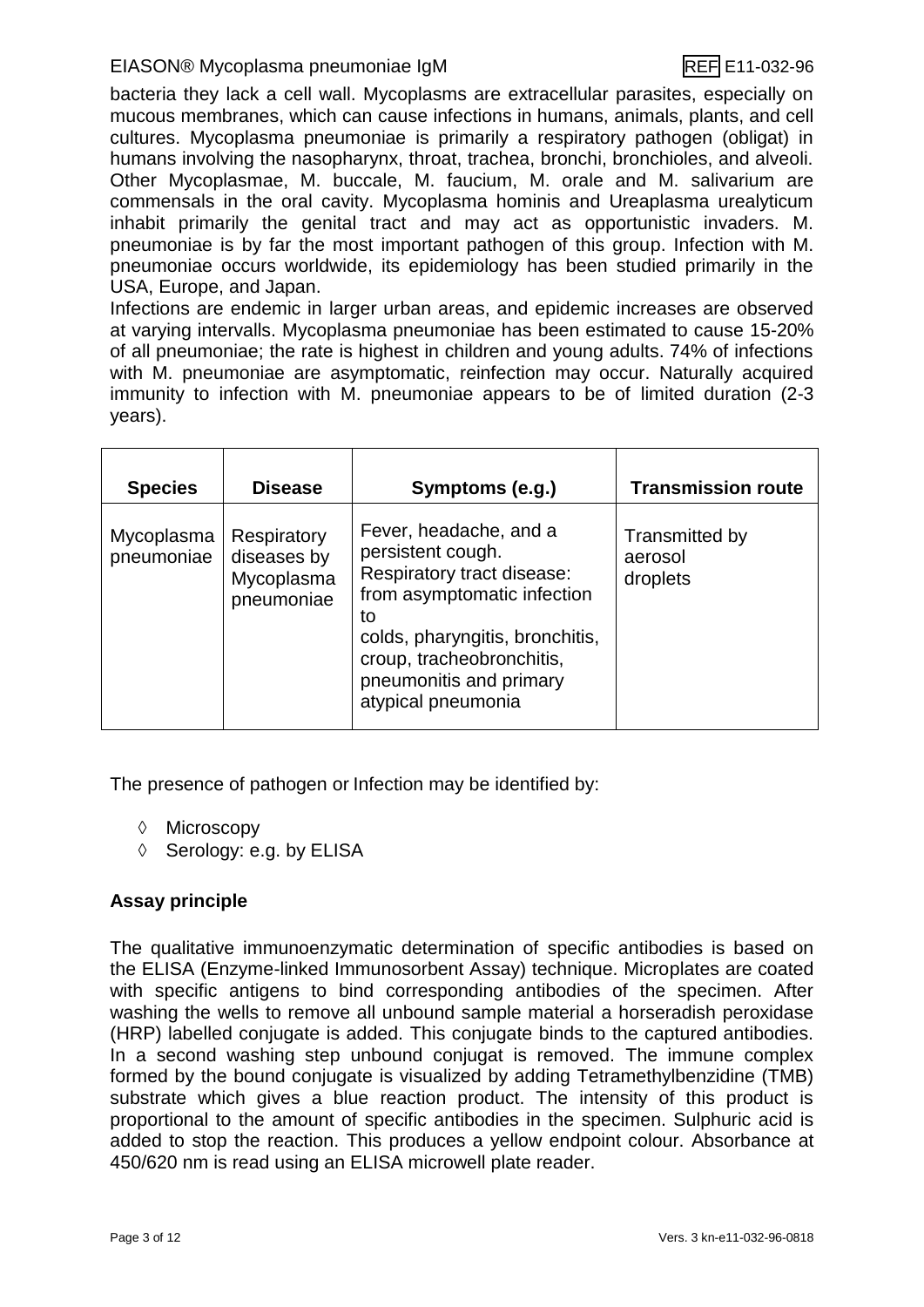#### **Warnings and precautions**

The EIASON® Mycoplasma pneumoniae IgM kit is for in vitro diagnostic use only and is not for internal use in humans or animals.

This product must be used strictly in accordance with the instructions set out in the Package Insert. IASON will not be held responsible for any loss or damage (except as required by statute) caused, arising out of non-compliance with the instructions provided. CAUTION: this kit contains material of human and/or animal origin. Handle kit reagents as if capable of transmitting an infectious agent.

Source material from Human origin which is used in this kit was tested and found negative for HbsAG and HIV as well as for HCV antibodies. However, since there is no diagnostic procedure that excludes these agents with 100 percent certainty all components should be handled as potentially hazardous material.

Appropriate precautions and good laboratory practices must be used in the storage, handling and disposal of the kit reagents. Disposal of kit reagents should be in accordance with local regulations.

#### **Damaged test kit**

In case of serious damage to the test kit or components, the company IASON must be notified in writing at least one week after receiving the kit. Severely damaged single components should not be used for the test run. They have to be stored until a final solution has been found.

#### **Shelf life and storage of reagents**

The opened reagents are stable up to the expiry date stated on the label when stored at 2 - 8 °C.

#### **Storage and preparation of serum samples**

Use human serum or plasma (citrate, heparin) samples with this assay. If the assay is performed within 5 days after sample collection, the specimen should be kept at 2...8°C; otherwise they should be aliquoted and stored deep-frozen (-70 to -20°C). If samples are stored frozen, mix thawed samples well before testing. Avoid repeated freezing and thawing. Heat inactivation of samples is not recommended.

#### *Sample dilution*

Before assaying, all samples should be diluted 1+100 with DIL. Dispense 10µl sample and 1 mL DIL into tubes to obtain a 1+100 dilution and thoroughly mix with a Vortex.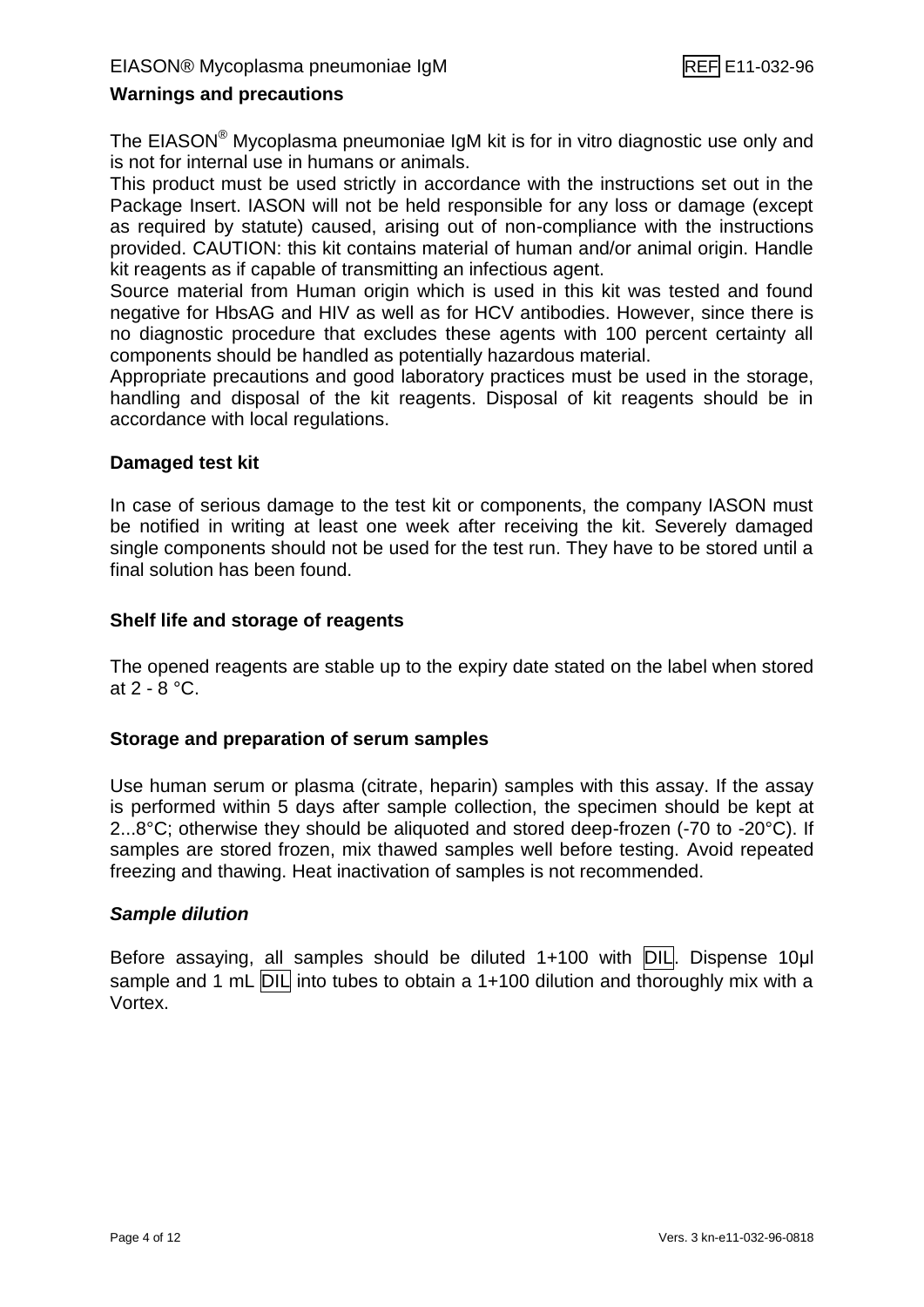#### **Materials provided**

*Allow all reagents 1-9 to reach room temperature (20-25°C) before use.*

1. MPL Mycoplasma pneumoniae Coated Microplate (IgM): 12 break-apart 8-well snap-off strips coated with Mycoplasma pneumoniae antigens; in resealable aluminium foil.

The break-apart snap-off strips are coated with Mycoplasma pneumoniae antigens. Immediately after removal of the strips, the remaining strips should be resealed in the aluminium foil along with the desiccant supplied and stored at 2...8 °C.

- 2. DIL IgM Sample Diluent: 1 bottle containing 100 mL of phosphate buffer (10mM) for sample dilution; pH 7.2  $\pm$  0.2; anti-human IgG (RF Absorbent); coloured green; ready to use; white cap.
- 3. STOP Stop Solution: 1 bottle containing 15 mL sulphuric acid, 0.2 mol/l; ready to use; red cap.
- 4. CONJ Mycoplasma pneumoniae anti-IgM Conjugate: 1 bottle containing 20 mL of peroxidase labelled antibody to human IgM in phosphate buffer (10mM); coloured red, ready to use; black cap.
- 5. SUB TMB Substrate Solution: 1 bottle containing 15 mL 3,3',5,5' tetramethylbenzidine (TMB);<0.1%; ready to use; yellow cap; <5% NMP. The reagent is ready to use and has to be stored at 2...8 °C, away from the light. The solution should be colourless or could have a slight blue tinge. If the substrate turns into blue, it may have become contaminated and should be thrown away.
- 6. PC Mycoplasma pneumoniae IgM Positive Control: 1 vial containing 2 mL control (human serum or plasma); coloured yellow; ready to use; red cap.
- 7. CUTOFF Mycoplasma pneumoniae IgM Cut-off Control: 1 vial containing 3 mL control (human serum or plasma); coloured yellow; ready to use; green cap.
- 8. NC Mycoplasma pneumoniae IgM Negative Control: 1 vial containing 2 mL control (human serum or plasma); coloured yellow; ready to use; blue cap.
- 9. WASH Washing Solution (20x conc.): 1 bottle containing 50 mL of a 20-fold concentrated phosphate buffer (0.2 M), pH 7.2  $\pm$  0.2 for washing the wells; white cap. Dilute washing solution 1+19; e.g. 10 ml washing Buffer + 190 ml distilled water. The diluted buffer is stable for 5 days at room temperature (20- 25°C). In case crystals appear in the concentrate, warm up the solution to 37 °C e.g. in a water bath. Mix well before dilution.

#### **Materials required but not provided in the kit**

- $\Diamond$  ELISA microwell plate reader, equipped for the measurement of absorbance at 450/620 nm
- Incubator 37°C
- $\Diamond$  Manual or automatic equipment for rinsing wells
- $\Diamond$  Pipettes to deliver volumes between 10 and 1000 μl
- $\Diamond$  Vortex tube mixer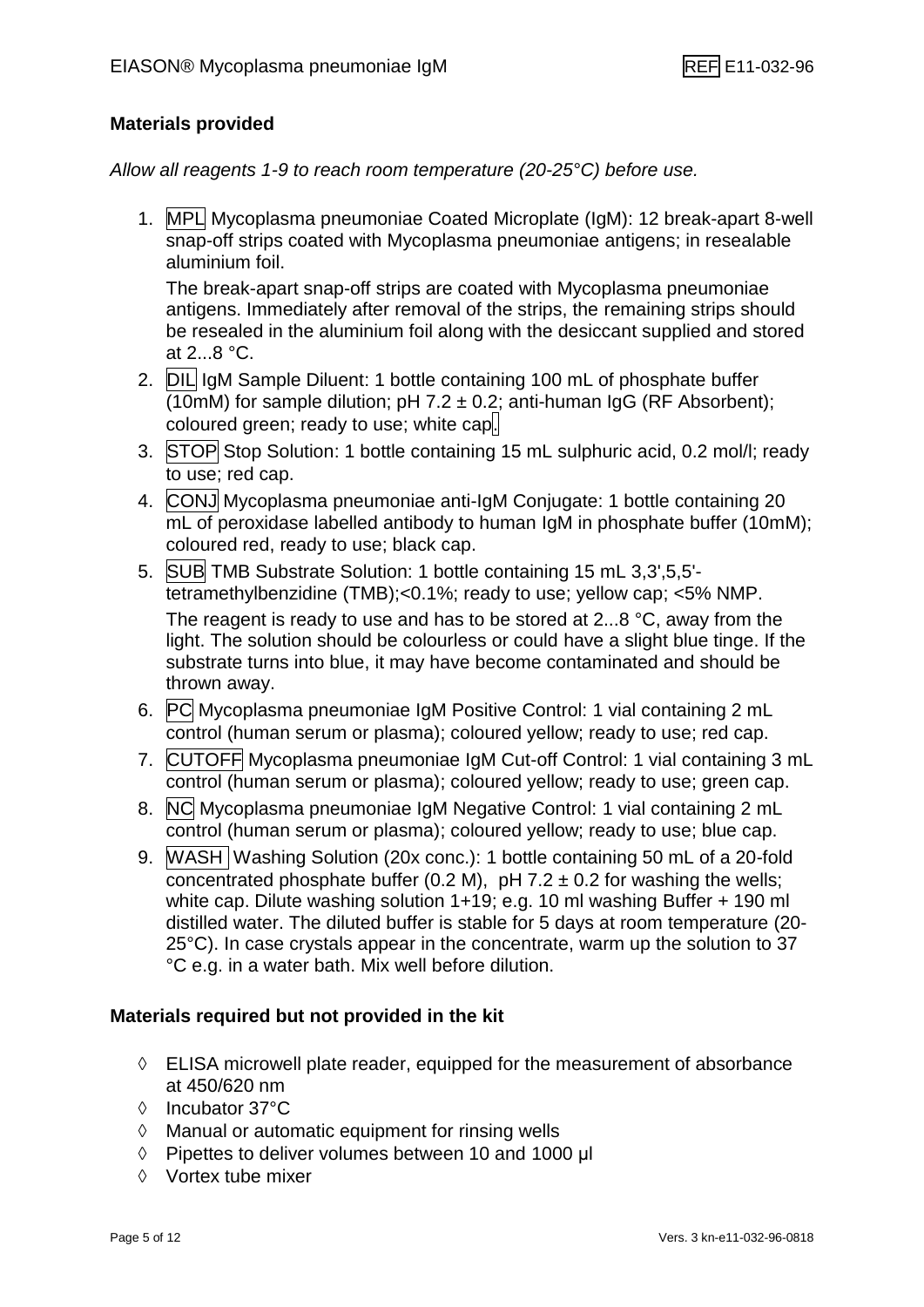- Distilled water
- $\Diamond$  Disposable tubes
- ♦ Timer

#### **Assay procedure**

#### *General remarks*

- 1. All reagents and specimens must be allowed to come to room temperature before use. All reagents must be mixed without foaming.
- 2. Once the test has been started, all steps should be completed without interruption.
- 3. Use new disposal plastic pipette tips for each standard, control or sample in order to avoid cross contamination
- 4. Absorbance is a function of the incubation time and temperature. Before starting the assay, it is recommended that all reagents are ready, caps removed, all needed wells secured in holder, etc. This will ensure equal elapsed time for each pipetting step without interruption.
- 5. As a general rule the enzymatic reaction is linearly proportional to time and temperature.
- 6. Each assay run must include a standard curve and controls.

Please read the instruction for use carefully before performing the assay. Result reliability depends on strict adherence to the instruction for use as described. The following test procedure is only validated for manual procedure.

If performing the test on ELISA automatic systems we recommend to increase the washing steps from three to five and the volume of washing solution from 300 μL to 350 μL to avoid washing effects. Prior to commencing the assay, the distribution and identification plan for all specimens and standards/controls (duplicates recommended) should be carefully established on the plate layout supplied in the kit. Select the required number of MPL or wells and insert them into the holder.

It is recommended to determine controls and patient samples in duplicate, if necessary. Perform all assay steps in the order given and without any appreciable delays between the steps. A clean, disposable tip should be used for dispensing each control and sample. Adjust the incubator to  $37^\circ \pm 1^\circ \text{C}$ .

- 1. Dispense 100 μL NC CUTOFF PC and diluted samples into their respective wells. Leave well A1 for substrate blank.
- 2. Cover wells with the foil supplied in the kit.
- 3. Incubate for 1 hour  $\pm$  5 min at 37 $\pm$ 1°C.
- 4. When incubation has been completed, remove the foil, aspirate the content of the wells and wash each well three times with 300μl of WASH. Avoid overflows from the reaction wells. The interval between washing and aspiration should be >5 sec. At the end carefully remove remaining fluid by tapping strips on tissue paper prior to the next step! Note: Washing is important! Insufficient washing results in poor precision and false results.
- 5. Dispense 100 μL CONJ into all wells except for the Substrate Blank well (e.g. A1). Cover with foil.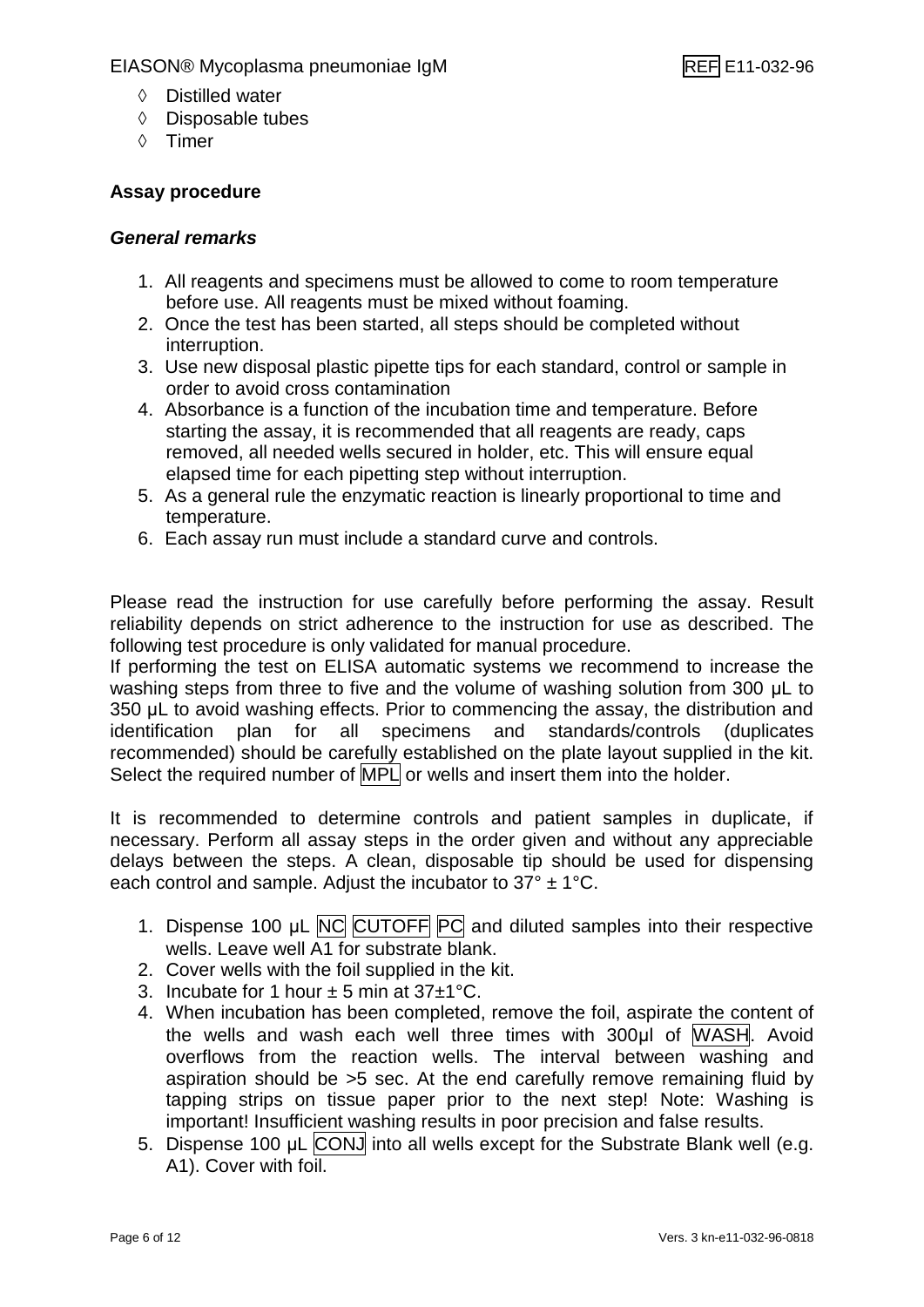EIASON® Mycoplasma pneumoniae IgM REF E11-032-96

- 6. Incubate for 30 min at room temperature (20-25°C). Do not expose to direct sunlight.
- 7. Repeat step 4.
- 8. Dispense 100 μL SUB into all wells
- 9. Incubate for exactly 15 min at room temperature (20-25°C) in the dark. A blue colour occurs due to an enzymatic reaction.
- 10. Dipense 100 μL STOP into all wells in the same order and at the same rate as for the SUB, thereby a colour change from blue to yellow occurs.
- 11.Measure the absorbance at 450/620 nm within 30 min after addition of the STOP.

or fully automated on:

- > **IASON<sup>®</sup>** Quardette
- > **IASON<sup>®</sup> PersonalLab**
- > IASON<sup>®</sup> Gladiator

#### **Measurement**

Adjust the ELISA Microwell Plate Reader to zero using the substrate blank in well A1. If - due to technical reasons - the ELISA reader cannot be adjusted to zero using the substrate blank in well A1, subtract the absorbance value of well A1 from all other absorbance values measured in order to obtain reliable results!

Measure the absorbance of all wells at 450 nm and record the absorbance values for each standard/control and patient sample in the plate layout.

Bichrometic measurement using a reference wavelength of 620 nm is recommended. Where applicable calculate the mean absorbance values of all duplicates.

#### **Results**

#### *Run validation criteria*

In order for an assay to be considered valid, the following criteria must be met:

| Substrate blank | Absorbance value $< 0.100$ .              |
|-----------------|-------------------------------------------|
| NC:             | Absorbance value $< 0.200$ and $<$ CUTOFF |
| CUTOFF:         | Absorbance value $0.150 - 1.300$ .        |
| PC:             | Absorbance value > CUTOFF.                |

If these criteria are not met, the test is not valid and must be repeated.

#### *Calculation of results*

The CUTOFF is the mean absorbance value of the CUTOFF determinations.

Example: Absorbance value CUTOFF 0.44 + absorbance value CUTOFF 0.42 = 0.86  $/ 2 = 0.43$ 

 $CUTOFF = 0.43$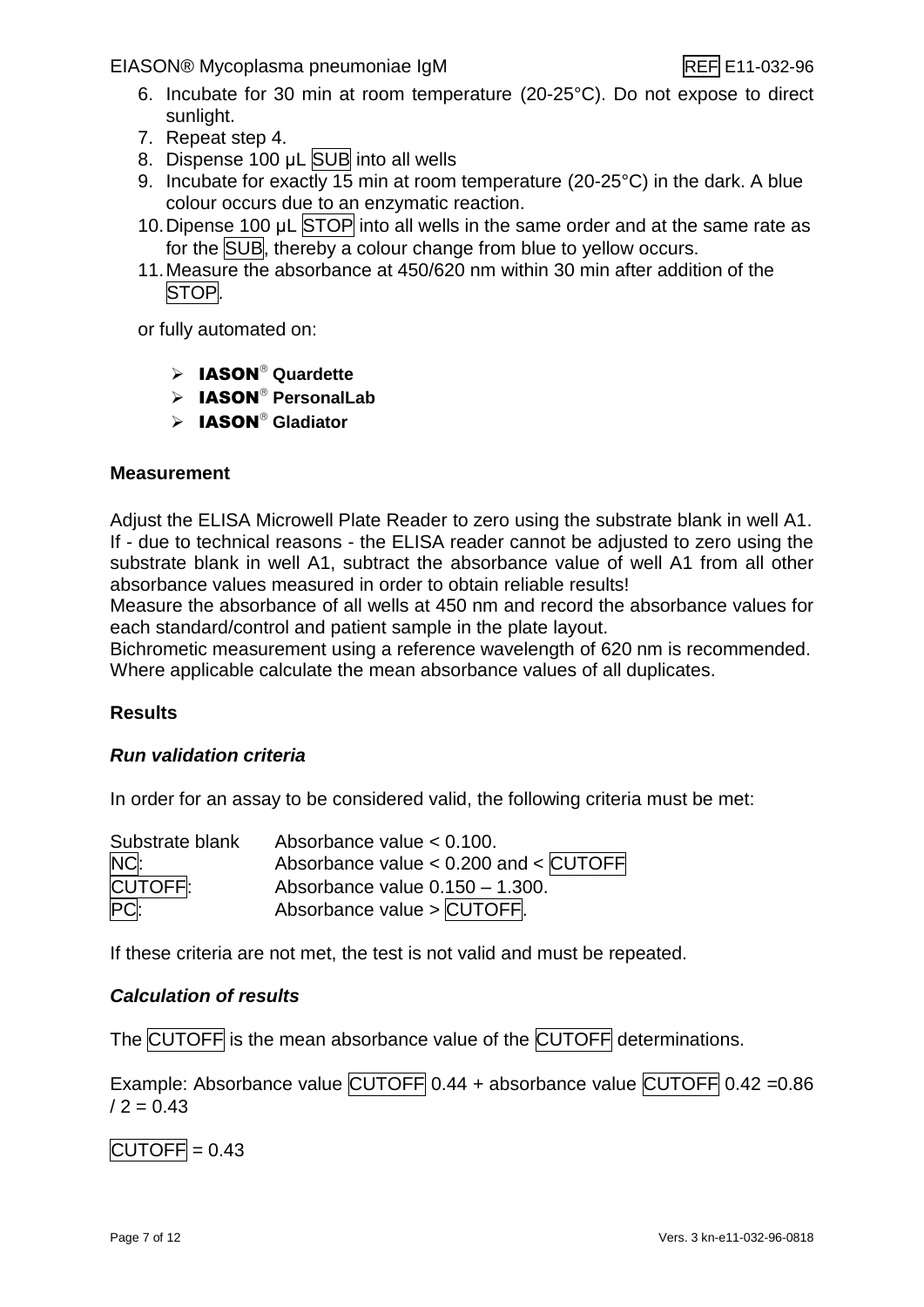#### *Results in IASON arbitrary units (IAU)*

Patient (mean) absorbance value  $x$  10 = [IASON arbitrary units = IAU] **CUTOFF** 

*Example: 1.591 x 10 = IAU 0.43*

#### **Expected values**

|           | IAU      |  |
|-----------|----------|--|
| Cut-off   | 10       |  |
| Grey zone | $9 - 11$ |  |
| Negative  | 9>       |  |
| Positive  | >11      |  |

#### *Interpretation of results*

| Cut-off                      | <b>10 IAU</b> |                                                                                                                                                                                                                         |
|------------------------------|---------------|-------------------------------------------------------------------------------------------------------------------------------------------------------------------------------------------------------------------------|
| <b>Positive</b>              | $> 11$ IAU    | Antibodies against the pathogen are present.<br>There has been a contact with the antigen (pathogen resp.<br>vaccine).                                                                                                  |
| Equivocal                    | $9 - 11$ IAU  | Antibodies against the pathogen could not be detected<br>clearly.<br>It is recommended to repeat the test with a fresh sample in<br>2 to 4 weeks. If the result is equivocal again the sample is<br>judged as negative. |
| Negative                     | $< 9$ IAU     | The sample contains no antibodies against the pathogen.<br>A previous contact with the antigen (pathogen resp.<br>vaccine) is unlikely.                                                                                 |
|                              |               | Diagnosis of an infectious disease should not be established on the basis of a single test                                                                                                                              |
|                              |               | result. A precise diagnosis should take into consideration clinical history, symptomatology                                                                                                                             |
| as well as serological data. |               |                                                                                                                                                                                                                         |
|                              |               | In immunocompromised patients and newberns serplegieal data only bays restricted                                                                                                                                        |

In immunocompromised patients and newborns serological data only have restricted value.

#### *Antibody isotypes and state of infection*

| <b>Serology</b> | <b>Significance</b>                                                                                                                                                                   |
|-----------------|---------------------------------------------------------------------------------------------------------------------------------------------------------------------------------------|
| lgM             | Characteristic of the primary antibody response<br>High IgM titer with low IgG titer: $\rightarrow$ suggests a current or very recent infection<br>Rare: $\rightarrow$ persisting IgM |
| IgG             | Characteristic of the secondary antibody response<br>May persist for several years<br>High IgG titer with low IgM titer: $\rightarrow$ may indicate a past infection                  |
| IgA             | Produced in mucosal linings throughout the body ( $\Rightarrow$ protective barrier)<br>Usually produced early in the course of the infection                                          |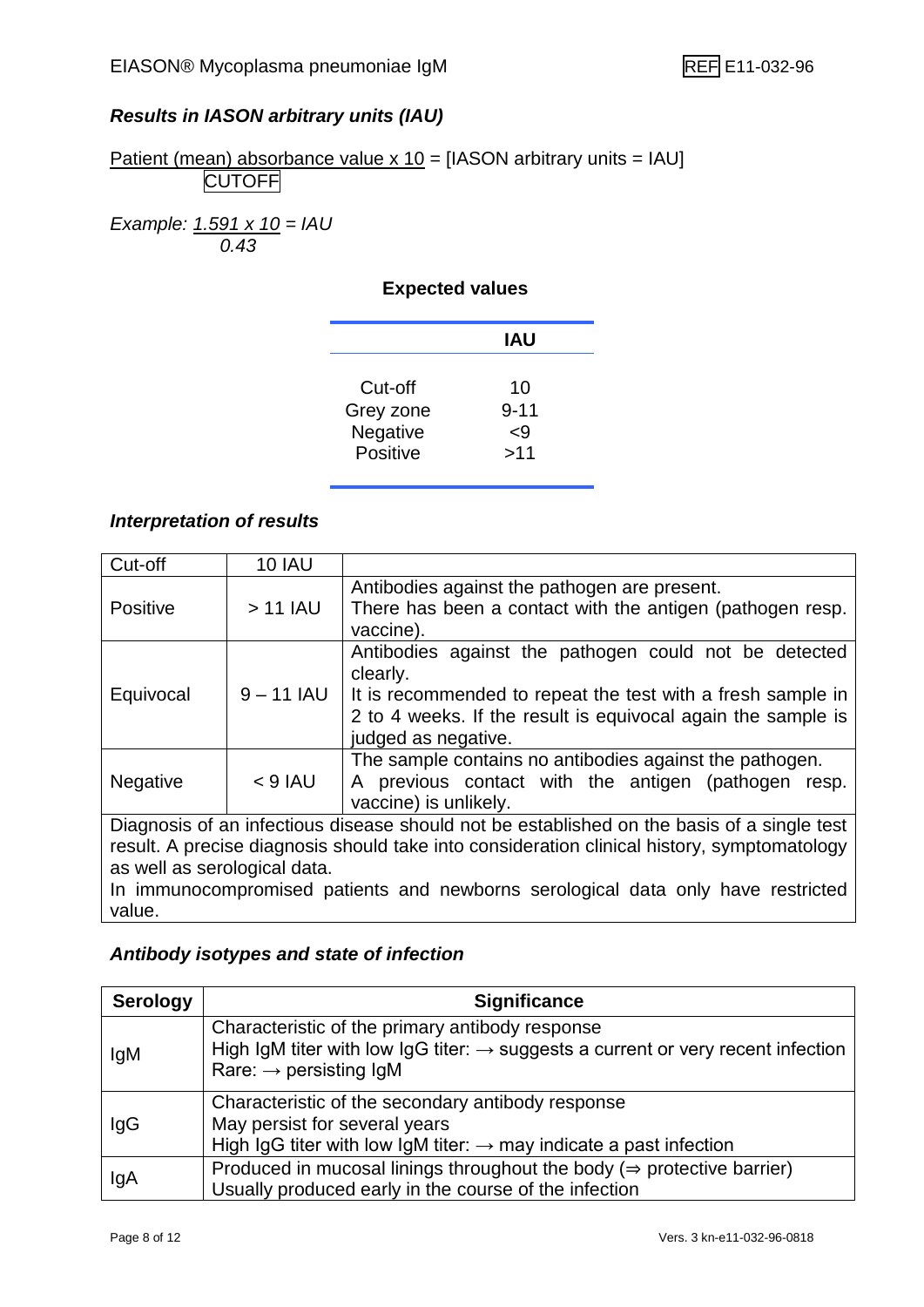#### **Quality control**

The regular use of control samples at several analyte levels is advised to ensure dayto-day validity of results. Controls should be tested as unknowns. Quality Control charts should be maintained to follow the assay performance.

Good laboratory practice requires that controls be run with each calibration curve. A statistically significant number of controls should be assayed to establish mean values and acceptable ranges to assure proper performance.

It is recommended to use control samples according to state and federal regulations. The use of control samples is advised to assure the day to day validity of results. Use controls at both normal and pathological levels.

The controls and the corresponding results of the QC-Laboratory are stated in the QC certificate added to the kit. The values and ranges stated on the QC sheet always refer to the current kit lot and should be used for direct comparison of the results.

It is also recommended to make use of national or international Quality Assessment programs in order to ensure the accuracy of the results.

Employ appropriate statistical methods for analysing control values and trends. If the results of the assay do not fit to the established acceptable ranges of control materials patient results should be considered invalid. In this case, please check the following technical areas: Pipetting and timing devices; photometer, expiration dates of reagents, storage and incubation conditions, aspiration and washing methods.

After checking the above mentioned items without finding any error contact your distributor or IASON GmbH directly.

#### **Intra assay cv (n = 24) Inter assay cv n =12 Sample Mean OD CV [%] Sample Mean OD CV [%]** A | 0.526 | 5.02 | 1 | 19.56 | 7.08 B | 0.905 | 6.20 | 2 | 18.16 | 13.13 C | 1.074 | 6.34 | 3 | 5.28 | 7.31

#### **Test characteristics**

*Precision*

#### *Diagnostic specificity*

The diagnostic specificity is defined as the probability of the assay of scoring negative in the absence of the specific analyte. It is 99.29% (95 % confidence interval: 96.11%-99.98%).

#### *Diagnostic sensitivity*

The diagnostic sensitivity is defined as the probability of the assay of scoring positive in the presence of the specific analyte. It is 100 % (95% confidence interval: 95.01%- 100%).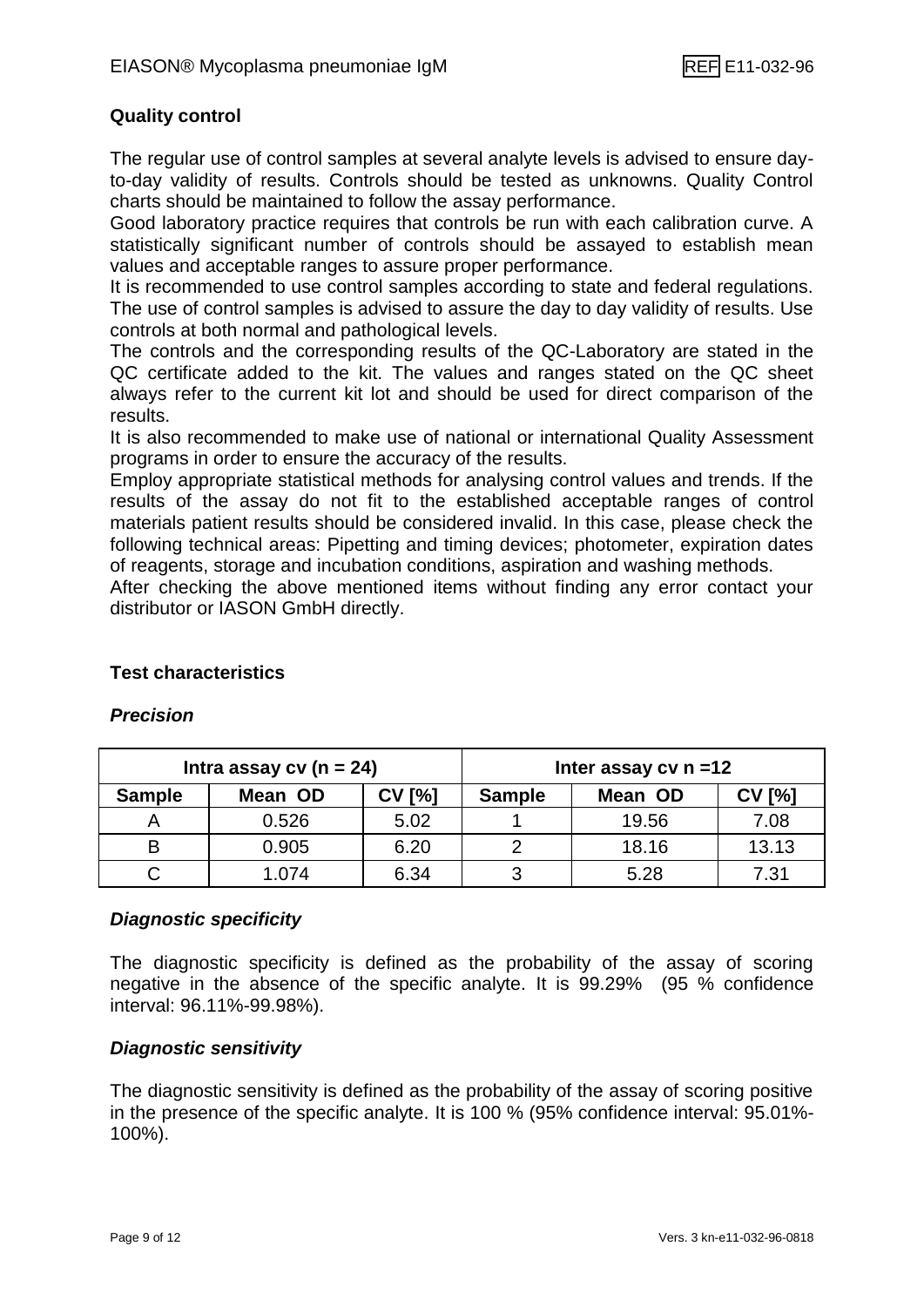#### *Interferences*

Interferences with hemolytic, lipemic or icteric samples are not observed up to a concentration of 10 mg/mL hemoglobin, 5 mg/mL triglycerides and 0.5 mg/mL bilirubin.

#### *Cross Reactivity*

Investigation of a sample panel with antibody activities to potentially cross-reacting parameters did not reveal evidence of false-positive results due to cross-reactions.

#### **Limitation of the procedure**

Bacterial contamination or repeated freeze-thaw cycles of the specimen may affect the absorbance values. Diagnosis of an infectious disease should not be established on the basis of a single test result. A precise diagnosis should take into consideration clinical history, symptomatology as well as serological data. In immunocompromised patients and newborns serological data only have restricted value.

#### **Legal aspects**

#### *Reliability of results*

The test must be performed exactly as per the manufacturer's instructions for use. Moreover the user must strictly adhere to the rules of GLP (Good Laboratory Practice) or other applicable national standards and/or laws. This is especially relevant for the use of control reagents. It is important to always include, within the test procedure, a sufficient number of controls for validating the accuracy and precision of the test.

The test results are valid only if all controls are within the specified ranges and if all other test parameters are also within the given assay specifications. In case of any doubt or concern please contact IASON.

#### *Therapeutic consequences*

Therapeutic consequences should never be based on laboratory results alone even if all test results are in agreement with the items as stated under Reliability of Results. Any laboratory result is only a part of the total clinical picture of a patient.

Only in cases where the laboratory results are in acceptable agreement with the overall clinical picture of the patient should therapeutic consequences be derived.

The test result itself should never be the sole determinant for deriving any therapeutic consequences.

#### *Liability*

Any modification of the test kit and/or exchange or mixture of any components of different lots from one test kit to another could negatively affect the intended results and validity of the overall test. Such modification and/or exchanges invalidate any claim for replacement.

Claims submitted due to customer misinterpretation of laboratory results subject to point Therapeutic Consequences are also invalid. Regardless, in the event of any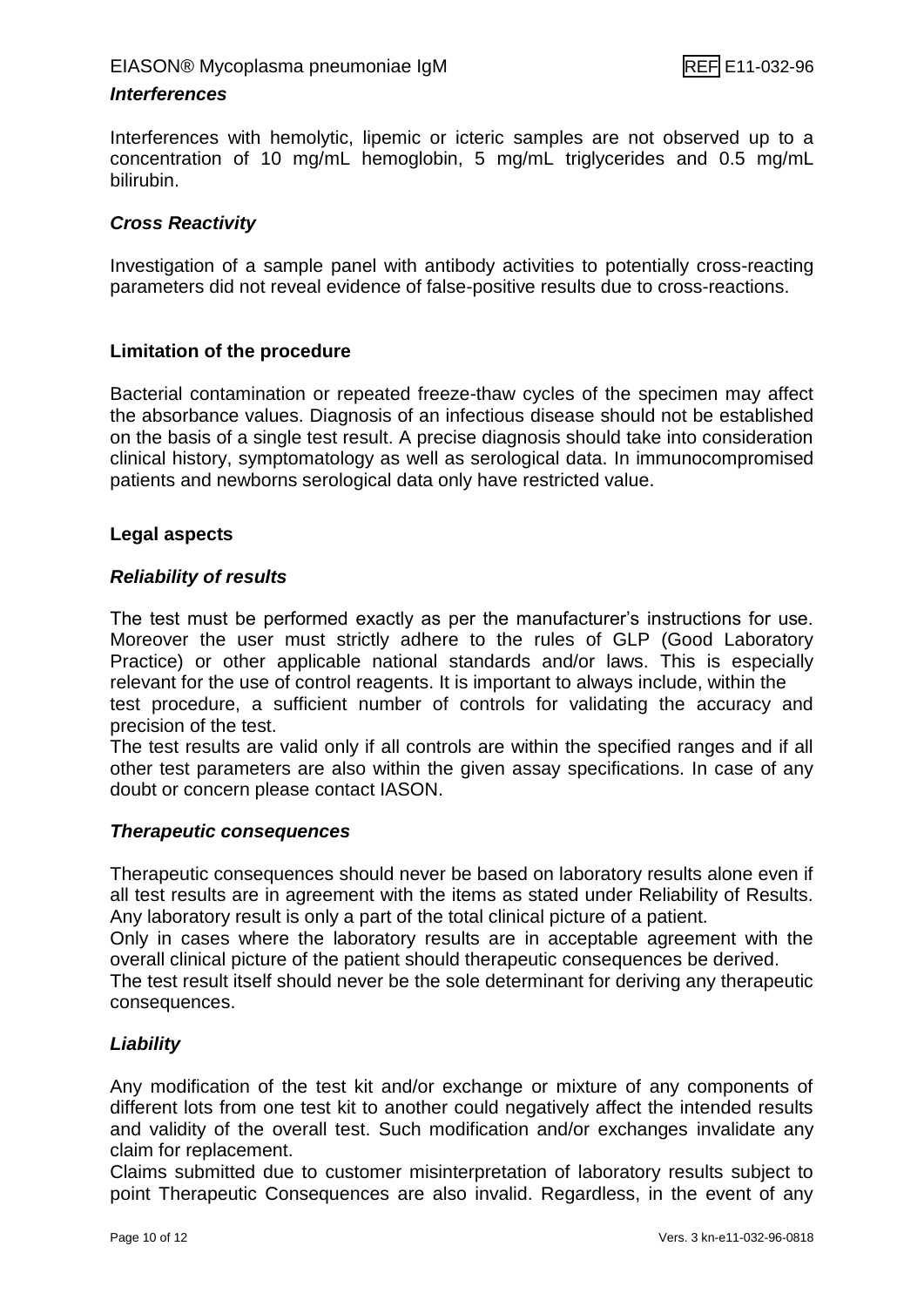claim, the manufacturer's liability is not to exceed the value of the test kit. Any damage caused to the test kit during transportation is not subject to the liability of the manufacturer.

#### **Useful publications**

- Mycoplasmataceae (2009) In Herbert Hof, Rüdiger Dörries, Gernot Geginat: Medizinische Mikrobiologie; 237 Tabellen 4., vollst. überarb. und erw. Aufl. Stuttgart: Thieme (Duale Reih), pp. 452-455.
- $\Diamond$  Clyde, Wallace A., JR (1993): Clinical overview of typical Mycoplasma pneumoniae infections. In Clinical infectious diseases: an official publication of the Infectious Diseases Society of America 17 Suppl 1, S32-6.
- Foy, Hjordis M. (1993): Infections caused by Mycoplasma pneumoniae and possible carrier state in different populations of patients. In Clinical infectious diseases : an official publication of the Infectious Diseases Society of America 17 Suppl 1, S37-46.
- Jacobs, E. (1993): Serological diagnosis of Mycoplasma pneumoniae infections: a critical review of current procedures. In Clinical infectious diseases: an official publication of the Infectious Diseases Society of America 17 Suppl 1, S79-82.
- Kayser, Fritz H. (2005): Bacteria as Human Pathogens. In Fritz H. Kayser, Kurt A. Bienz, Johannes Eckert, Rolf M. Zinkernagel: Medical microbiology. Stuttgart, New York: Thieme (Thieme Flexibook), pp. 229–346.
- O'Handley, John G.; Gray, Larry D. (1997): The incidence of Mycoplasma pneumoniae pneumonia. In The Journal of the American Board of Family Practice 10 (6), pp. 425–429.
- Vikerfors, Tomas; Brodin, Glenn; Grandien, Monica; Hirschberg, Lotta; Krook, Aud; Pettersson, Carl-Axel (1988): Detection of specific IgM antibodies for the diagnosis of Mycoplasma pneumoniae infections: a clinical evaluation. In Scandinavian journal of infectious diseases 20 (6), pp. 601–610.
- Wiegand, R. (1994): Mycoplasma pneumoniae. In Henning Brandis, Hans J. Eggers, W. Köhler, Gerhard Pulverer (Eds.): Lehrbuch der medizinischen Mikrobiologie. 7. Aufl. Stuttgart: Fischer; G. Fischer.